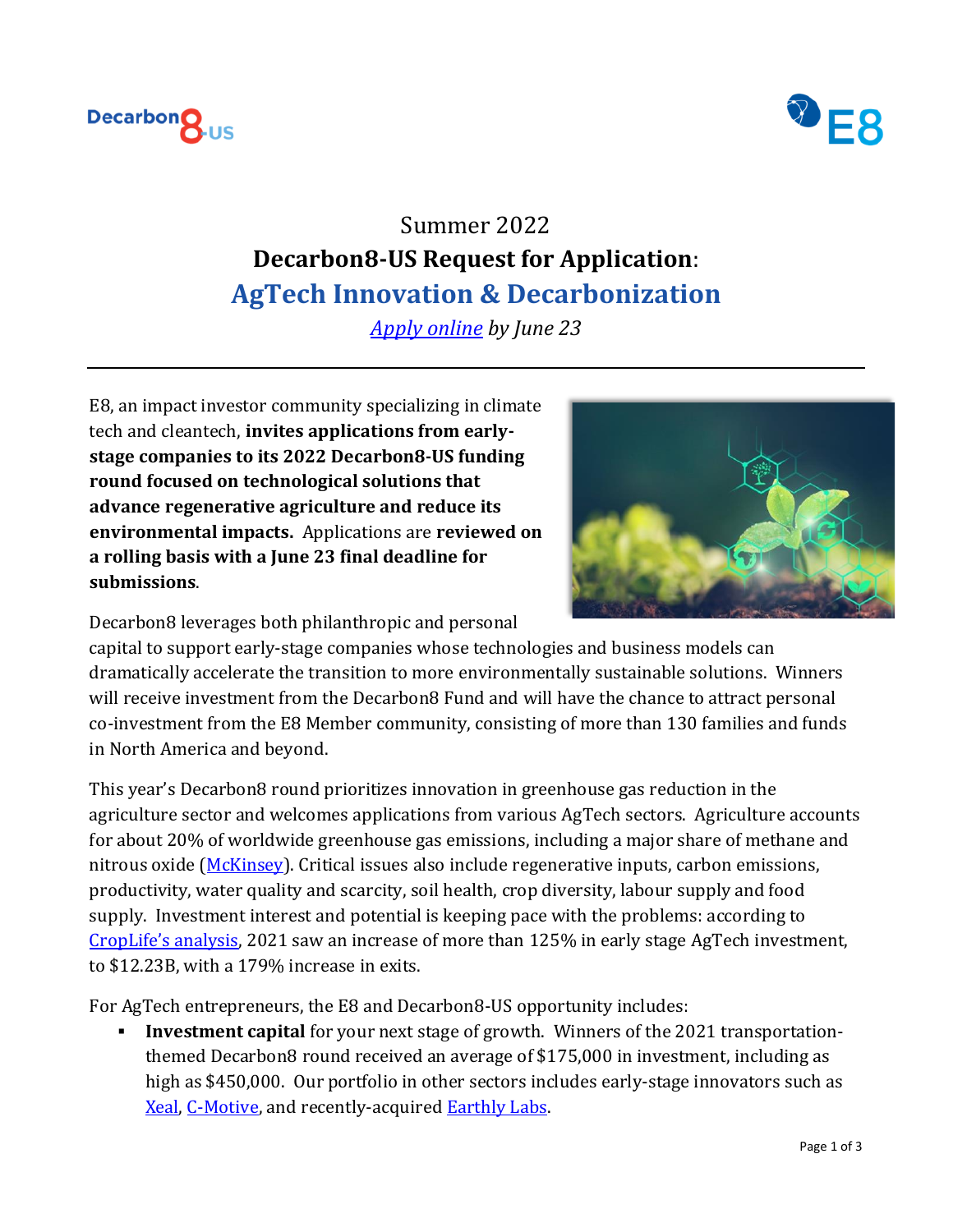- **A base for future rounds**: E8 investors readily participate in future fundraising rounds.
- **Engagement and support from cleantech investment specialists**: E8's subject-matter expertise and longstanding cleantech networks provide knowledge and social capital to complement our financial investment.
- **Visibility and advocacy for your enterprise,** with member engagement, press, and other benefits from successfully receiving Decarbon8-US investment.

Further, E8 partner, Craft3, will offer finalists a cleantech lending team consultation to inform current or future debt financing opportunities.

**Decarbon8-US 2022 investments will be announced in early September,** followed by presentations on September 15 to attract co-investment from E8 members. Learn more about the Decarbon8-US Fund's principles and operations from the Fund Brief [\(www.decarbon8](http://www.decarbon8-us.org/) [us.org\)](http://www.decarbon8-us.org/).

## **Applicant Eligibility**

Eligible enterprises should:

- 1. **Be a part of the AgTech sector and** *support the production of food or decarbonization through agriculture*. These include, but are not limited to:
	- a. *Solutions that reduce carbon emissions* in agriculture, or leverage agriculture to sequester carbon
	- b. *Ag and ecosystem biotechnology* (e.g. crop and animal inputs, including microbiome, breeding, pollinators, and animal health)
	- c. *Business and farm data management tools* (e.g. online platforms, data capture and decision support, sensors and IoT)
	- d. *Farm equipment and gear* (e.g. irrigation, robotics, machinery solutions, automation, other equipment)
	- e. *Midstream and supply chain tech* (e.g. food safety, waste reduction, traceability and processing)
	- f. *Novel solutions and systems* (e.g. aquaculture; feed production; alternative ingredients and proteins)
- 2. **Have generated some revenue,** not exceeding \$2.5M in 2021, **or have fieldtrials/pilots** that can lead to implementation in 2023.
- 3. **Be raising investment capital from July - November 2022**. We can accommodate companies closing rounds in July with a fast-tracked decision, as well as investment rounds planned to close by November, or even later.
- 4. **Be incorporated as a for-profit entity** in the United States or Canada.

Please note: E8 portfolio companies and former applicants that fit the eligibility criteria are welcome to apply.